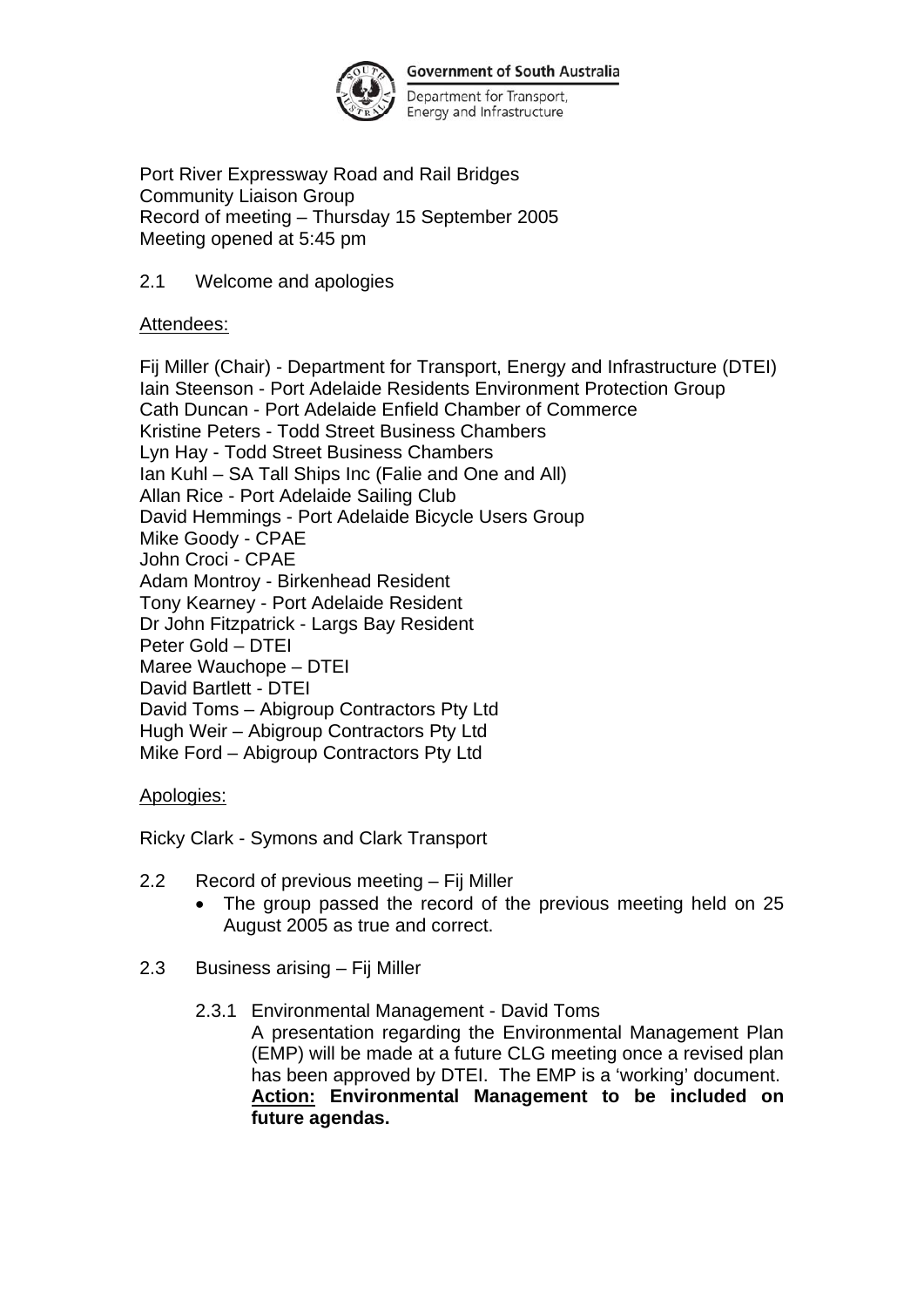

**Government of South Australia** 

Department for Transport, Energy and Infrastructure

Intranet site – Maree Wauchope

To set up an intranet site for the group will be costly. Email and the internet can be used to share information and communicate with each other. A CLG member raised 'privacy' and 'Freedom of Information' policies as potential issues to be considered. DTEI took these potential issues on notice to investigate further. **Action: DTEI to report findings back to the CLG.** 

- 2.3.2 Outcomes of Questions Maree Wauchope A summary of the Questionnaire results was distributed to the group. Results formed the basis of this meeting's agenda.
- 2.4 Contractor's update presentation was given by David Toms, Hugh Weir and Mike Ford outlining:
	- 2.4.1 Design update
		- o 15 percent design phase on track for completion by mid October 2005 with design to be finalised by early January 2006.
	- 2.4.2 Construction update staging of works
		- o Design elements to be completed early to allow construction in November 2005 including the Eastern Bypass, St Vincent Street east, Grand Trunkway Extension and railworks in Port Flat Yard.
		- o St Vincent Street east will be temporarily closed.
		- o Traffic controls to be implemented on Bedford Street.
		- o Vehicles will access the project site compound from Francis Street.
		- o A temporary navigation channel will be established along the western side of the Port River.
		- o Work will be undertaken in the Port River for twelve months.
		- o A complaint has been received in relation to the Ocean Steamers Road and Francis Street junction and Abigroup is investigating traffic management measures in this area as a matter of urgency.

Comments/Queries

- CLG member raised questions regarding impacts to river traffic in particular tour boats. *Abigroup responded that there will some closures of the river and contractually they are required to advertise these closures three months in advance. They also advised that they would be talking to inner harbour users regarding such closures.*
- CLG member raised that there will be a celebration for the "*One & All"* on the 23 October 2005. *Abigroup responded that there would be no construction activity in the Port River on this date.*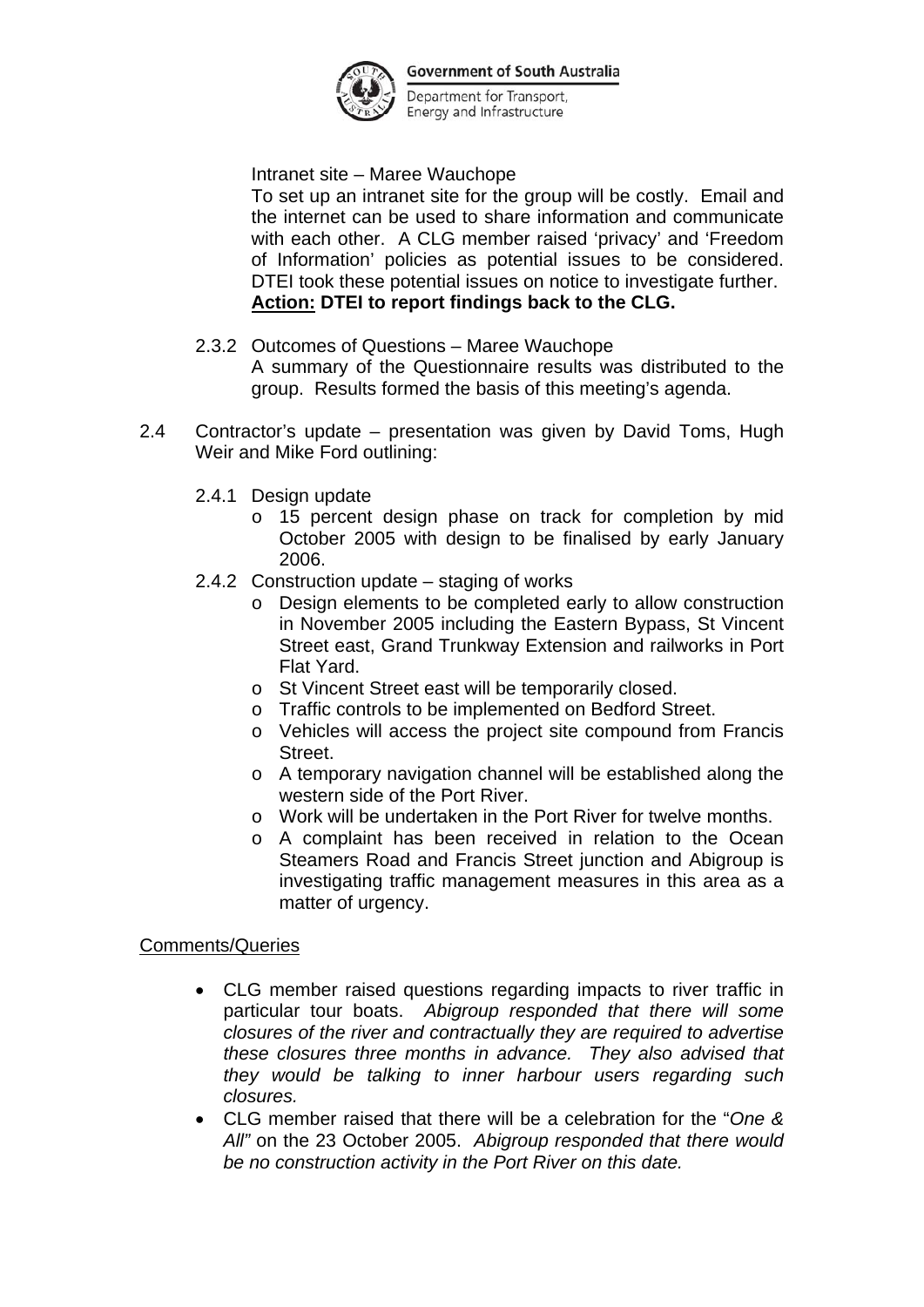

Department for Transport, Energy and Infrastructure

- CLG member asked what times construction work will generally take place. *Abigroup responded that working hours would be from Monday through to Saturday from 7 am to 5 pm.*
- 2.5 Community Involvement Update Maree Wauchope
	- 2.5.1 Displays

An A3 print out of the draft designs for the Port River Expressway public displays was distributed. The CLG was invited to make comments in relation to the designs.

2.5.2 Community Update in the *Portside Messenger* 

The CLG was invited to make comment in relation to the update that appeared in the Messenger on 31 August 2005. A CLG member commented that the article was lost because of its dull appearance. A suggestion was made to include an image in future updates. *DTEI responded that templates were currently being designed and approvals sought to ensure images were included in future updates in the Messenger.* 

2.5.3 Community leaflets for distribution

Once project brochures and leaflets regarding the contractor's work are finalised they will be made available to members of the CLG. Powerpoint presentations made to the CLG and minutes of the CLG meetings are posted on the Port River Expressway project website.

#### **Action: DTEI to provide brochures and leaflets to the CLG once finalised.**

2.5.4 Media strategy for CLG

Results from the Questionnaire highlighted the need for a media strategy for the project and group. CLG discussed the misinformation in the media regarding the project. DTEI advised that more attempts would be made to promote the project. Material such as photomontages of the bridges are available on the website for media use. A media release promoting the group will be developed for the *Portside Messenger.* 

# **Action: DTEI to prepare media release.**

2.6 Community representative reports CLG group members were given the opportunity to share information and highlight issues on behalf of local organisations and the community regarding the project.

Information and issues raised:

• Access is required between Docks 1 and 2 to gain access to Shed 13. *Abigroup responded that this access would be provided throughout the project.*